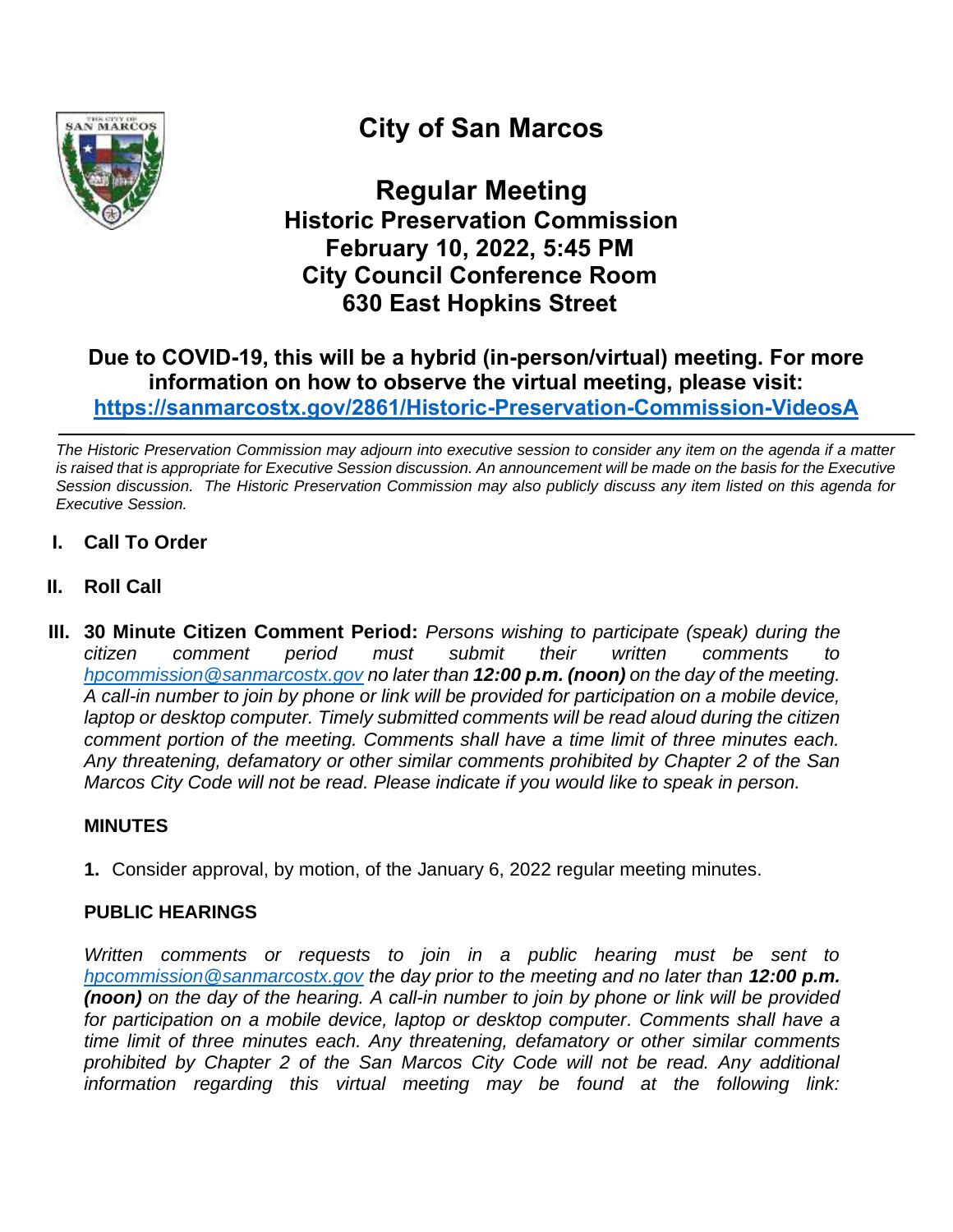*[https://sanmarcostx.gov/2861/Historic-Preservation-Commission-VideosA.](https://sanmarcostx.gov/2861/Historic-Preservation-Commission-VideosA) Please indicate if you would like to speak in person.*

- **2. HPC-22-03 (704 West Hopkins Street)** Hold a public hearing and consider a request for a Certificate of Appropriateness by Matt Akins to allow the installation of an on-premises attached wood wall sign on the property.
- **3. HPC-22-05 (110 North LBJ Drive)** Hold a public hearing and consider a request for a Certificate of Appropriateness by Cody Taylor, on behalf of Mark Shields, to allow the replacement of the existing back door with a roll-up style door.

## **UPDATES**

- **4.** Updates on the following:
	- a. HPC Committee Reports Concerning Recent Activities
	- b. Dunbar School Home Economics Building Restoration Progress
	- c. Potential Demolition by Neglect Cases
		- i. 904 Belvin Street
	- d. Grant Opportunities and Updates
		- i. National Parks Service's Underrepresented Communities Grant
		- ii. Texas Historical Commission's Certified Local Government Grant
		- iii. Other potential grant opportunities

## **DISCUSSION ITEMS**

- **5.** Discussion regarding the qualifications of a Historic Preservation Officer.
- **6.** Discussion regarding Recommendation Resolution regarding moving administration of the Historic Preservation Commission and Historic Preservation Officer staff position out of the Planning and Development Services Department.

## **IV. FUTURE AGENDA ITEMS**

Board Members may provide requests for discussion items for a future agenda in accordance with the board's approved bylaws. (*No further discussion will be held related to topics proposed until they are posted on a future agenda in accordance with the Texas Open Meetings Act.*)

## **V. QUESTION AND ANSWER SESSION WITH PRESS AND PUBLIC**

This is an opportunity for the Press and Public to ask questions related to items on this agenda. Persons wishing to participate remotely in the Q&A session must email *[hpcommission@sanmarcostx.gov](mailto:hpcommission@sanmarcostx.gov)* beginning the day prior to the meeting and before 12:00PM the day of the meeting. A call-in number to join by phone or link will be provided for participation on a mobile device, laptop or desktop computer. If attending in person, no sign up is required.

## **VI. ADJOURNMENT**

Notice of Assistance at the Public Meetings